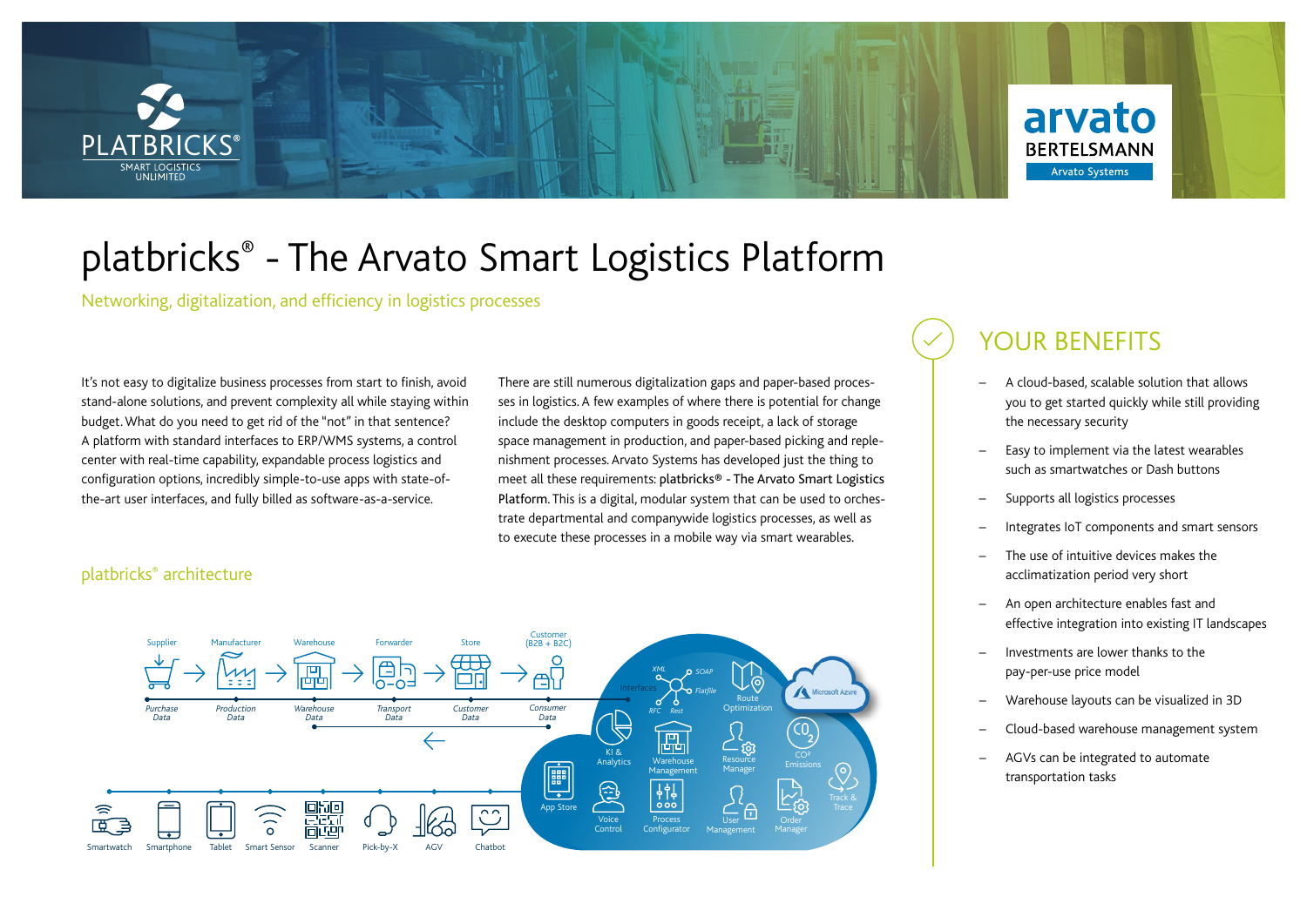

### CORE FUNCTIONS

The cloud-based control center supports central functions such as:

- User management and role concept
- Real-time process and status monitoring
- Centralized order management
- Resource management
- Graphic process configurator
- Queue management

#### A range of logistics processes are supported and can be combined in:

- Procurement logistics
- Production logistics
- Warehouse logistics
- Transport logistics
- Replacement parts logistics
- Pharmaceutical logistics
- Container management
- Micro hub management
- Track & trace

#### Handles different supply chain structures, including specific requirements:

- Producers and manufacturers
- Wholesale and retail
- Logistics service providers
- Trucking companies
- **Carriers**
- Omni-channel

#### 1. Simple integration via standard interfaces

platbricks® integrates your online shop or the ERP, inventory management, or order management system you use to manage orders via the standard interfaces included in the platform. You can also easily integrate your proprietary system, thanks to the platform's open interface concept.

Digital networking of business processes

#### 2. Always know what's going on thanks to real-time monitoring

Within the intelligent control center, you can monitor and control all integrated operational processes with the help of the KPI monitor in real time. Meanwhile, the process configurator also offers a catalog of preconfigured settings options that you can use to customize processes.

Process transparency in real time

#### 3. Fast response through intuitive operation

One of the configurator's core features is the option to select among various intuitive verification methods, such as swiping motions, pattern, color, or letter codes, check digits, scanning, or touch-free methods using NFC.

You can use the administration interface to connect devices and locations with a click of the mouse; this way, you can roll out the solution at all of your national or international sites. The cloudbased software allows new sites to be rapidly connected within your country or abroad.



#### platbricks® wins the Digital Leader Award

platbricks® impressed the seven-person jury consisting of economists, scientists, and media representatives with these innovative approaches. It won the 2018 edition of the coveted award for closing digitalization gaps in the supply chain in the Create Impact category, which honors holistic digitalization projects aimed at transforming organizational structures and processes.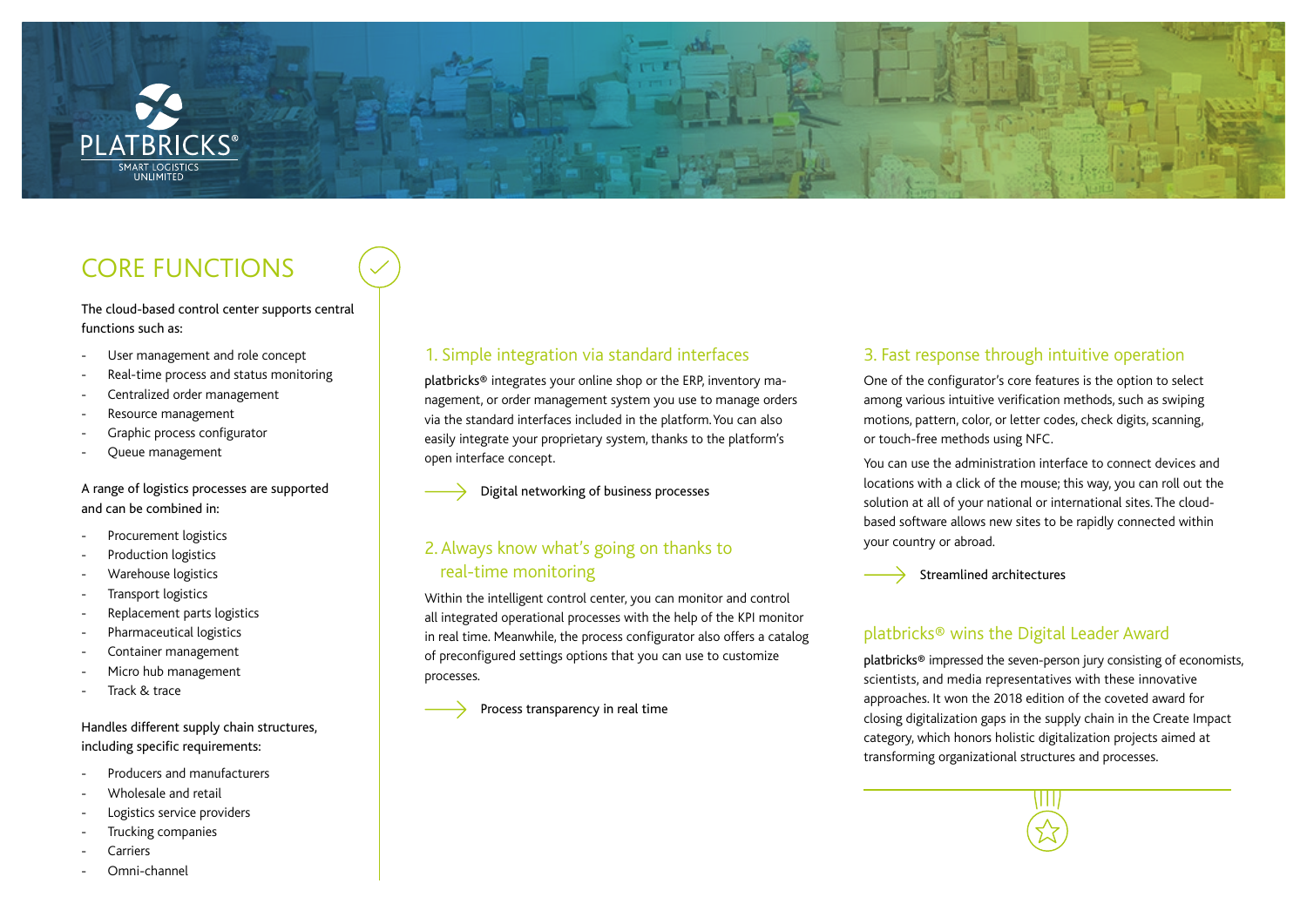#### platbricks.com

#### You can find these apps in our platbricks<sup>®</sup> logistics app store:

| Goods receipt           | Production<br>Supply  | Replenishment             | 冋<br>$\overline{\circ}$<br>Loading | Inventury                                                                          |
|-------------------------|-----------------------|---------------------------|------------------------------------|------------------------------------------------------------------------------------|
| Inbound<br>Delivery     | Put Away              | Outbound<br>Delivery      | Single Order<br>Picking            | 0<br>$\overline{\mathbf{u}}$ and $\overline{\mathbf{u}}$<br>Multi Order<br>Picking |
| Packaging               | ≏<br>Dispatch         | <b>Store Processes</b>    | Omni-Channel                       | Quality<br>Management                                                              |
| p<br>Yard<br>Management | Spare Parts<br>Supply | Malfunction<br>Management | Time<br>Registration               | $\circ$<br>Tracking                                                                |
| eSignature              | Driver App            | Returns                   | Container                          | Claim                                                                              |

## **BENEFITS**

platbricks® closes digitalization gaps. Both in-house and company-wide processes can be networked and digitalized, meaning that they can be designed more efficiently.

**MART LOGISTICS UNLIMITED** 

- Digital networking of in-house and company-wide business processes
- Multiple innovative picking methods
- Process transparency in real time
- Streamlined IT architectures
- Highly scalable
- Short implementation time
- Low maintenance costs
- Comprehensive app store enables on-the-go process management

#### Our platform for the future

platbricks® includes a comprehensive app store that is constantly being further developed. The apps on offer within the store allow many logistical processes along the supply chain to be digitalized and efficiently executed for the mobile world. Modern technology and the consistent use of standards ensure that your structures and processes have the flexibility they need. The openness of the system allows devices to be connected in the future.

platbricks® is at home in the retail, wholesale, automotive, logistics service provider (3PL) and healthcare (hospitals, nursing homes) industries and, thanks to its cross-industry approach, it can be transferred to other industries with little effort.

Driver App Returns

Management

Managment

Claim Management

# **Tracking**